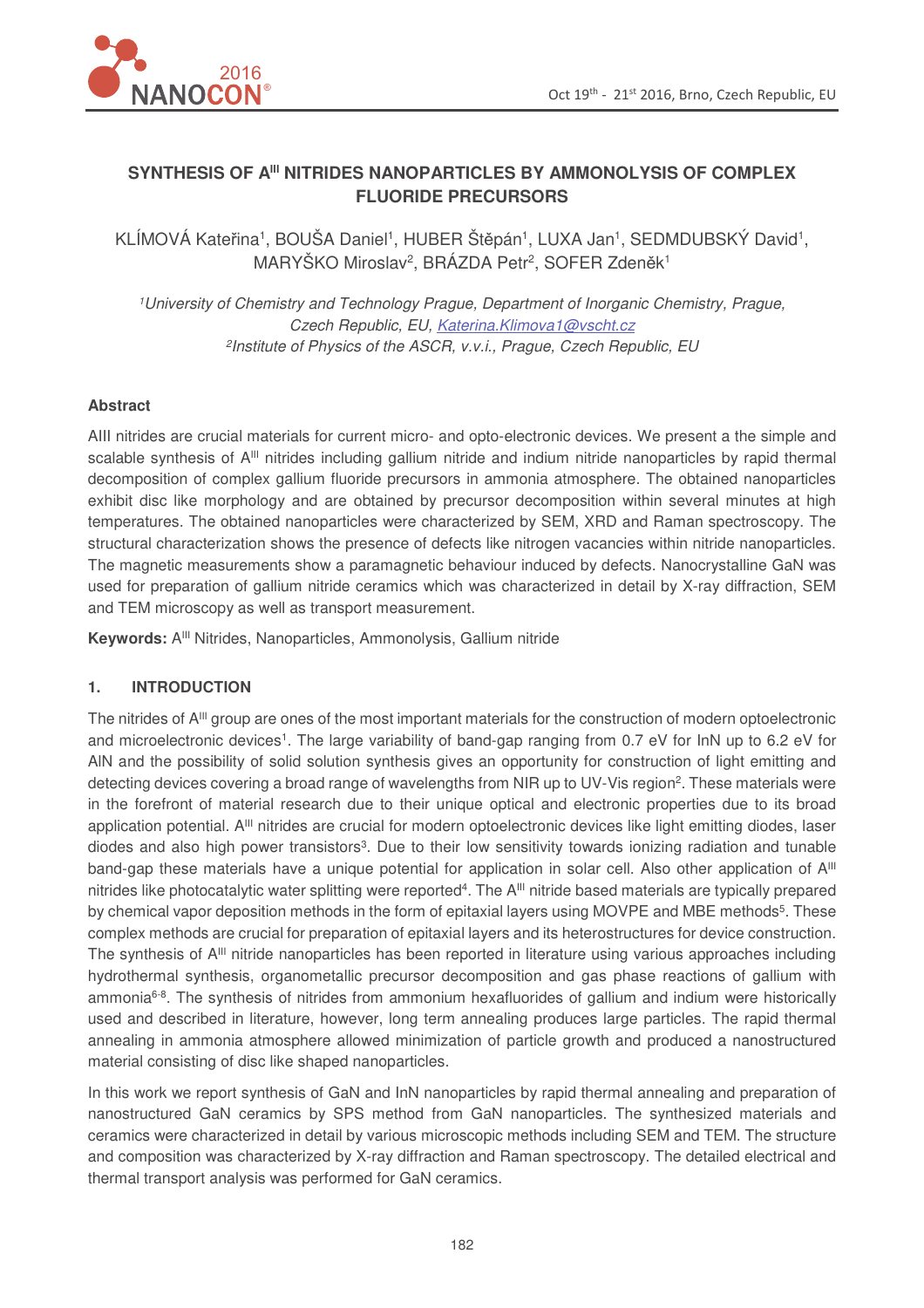

# **2. EXPERIMETAL**

#### **2.1. Materials**

Gallium oxide (99.999%) and indium oxide (99.999%) were obtained from Sigma-Aldrich, Czech Republic. Hydrofluoric acid (48%) and ammonium fluoride (99%) were delivered by Lach-ner, Czech Republic. Nitrogen (99.9999%), ammonia (99.9995%) and argon (99.999%) were obtained from SIAD, Czech Republic.

# **2.2. Procedures**

The precursors for nanoparticle synthesis, ammonium hexafluorogallate and ammonium hexafluoroindate, was prepared from high purity gallium oxide and indium oxide, respectively. Firstly 10 g of oxide were dissolved in 50 % hydrofluoric acid (50 mL). Subsequently a three times higher amount of ammonium fluoride with respect to stoichiometry was added in the form of saturated aqueous solution. The resulting white suspension was heated in steam bath for two hours and subsequently the precursor was filtered out. The drying was performed in vacuum oven at 70 °C for 48 hours. The entire precursor synthesis was performed in Teflon labware.

The GaN and InN nanoparticles were synthesized in a horizontal quartz reactor equipped with resistive heating furnace and magnetic manipulator with a sample holder. This configuration allowed us to establish an extremely high temperature gradient without disturbing the high purity atmosphere in the reactor. The thermocouple for the process temperature control was positioned in the middle of the quartz reactor, simultaneously monitoring the reaction temperature. The synthesis was performed in a dynamic nitrogen ammonia atmosphere (equimolar ratio, total gas flow 600 sccm) in the temperature range from 500 °C to 650 °C for InN and 500 °C to 800 °C for GaN. The precursor was inserted in the hot zone of the furnace for time intervals ranging from 150 s to 60 minutes.

# **2.3. Characterization**

Morphology of nanoparticles was investigated using scanning electron microscopy (SEM) with a FEG electron source (Tescan Lyra dual beam microscope). Elemental composition determination and mapping were performed using an energy dispersive spectroscopy (EDS) analyzer (X-MaxN) with a 20 mm2 SDD detector (Oxford instruments) and AZtecEnergy software. To conduct the measurements, samples were placed on a carbon conductive tape. SEM and SEM-EDS measurements were carried out using a 10 kV electron beam. Transmission electron microscopy (TEM) was conducted on a Philips CM120 transmission electron microscope with a LaB6 cathode operating at 120 kV. The microscope is equipped with a CCD Camera Olympus SIS Veleta with 14 bit dynamical range and with an EDAX SSD detector Apollo XLTW for EDS analysis. An inVia Raman microscope (Renishaw, England) was used for Raman and photoluminescence spectroscopy in a backscattering geometry with an ultra-low noise CCD detector. A DPSS laser (532 nm, 50) mW) and He-Cd laser (325 nm, 22 mW) with a 50x magnification VIS-NIR and 40x magnification UV optimized objective, respectively, were used for the measurements. The instrument was calibrated using a silicon reference which provided the typical peak position at 520 cm−1 and a resolution of less than 1 cm−1. To ensure a sufficiently strong signal and to avoid radiation damage of the samples, laser power output used for these measurements ranged from 0.1 to 10 mW. Thermal stability was analyzed by simultaneous thermal analysis (STA). DTA and TG curves were recorded simultaneously on a Linseis STA PT1600 apparatus at a heating rate of 10 °C.min<sup>-1</sup> from ambient temperature to 1000 °C in dynamic argon and synthetic air atmospheres (50 cm<sup>3</sup>.min<sup>-1</sup>). X-ray powder diffraction data were collected at room temperature with a Bruker D8 Discoverer powder diffractometer with parafocusing Bragg-Brentano geometry using a CuKa radiation ( $\lambda = 1.5418 \text{ Å}$ , U = 40 kV, I = 40 mA). The diffraction patters were acquired over the angular range 5-80 $^{\circ}$  (20).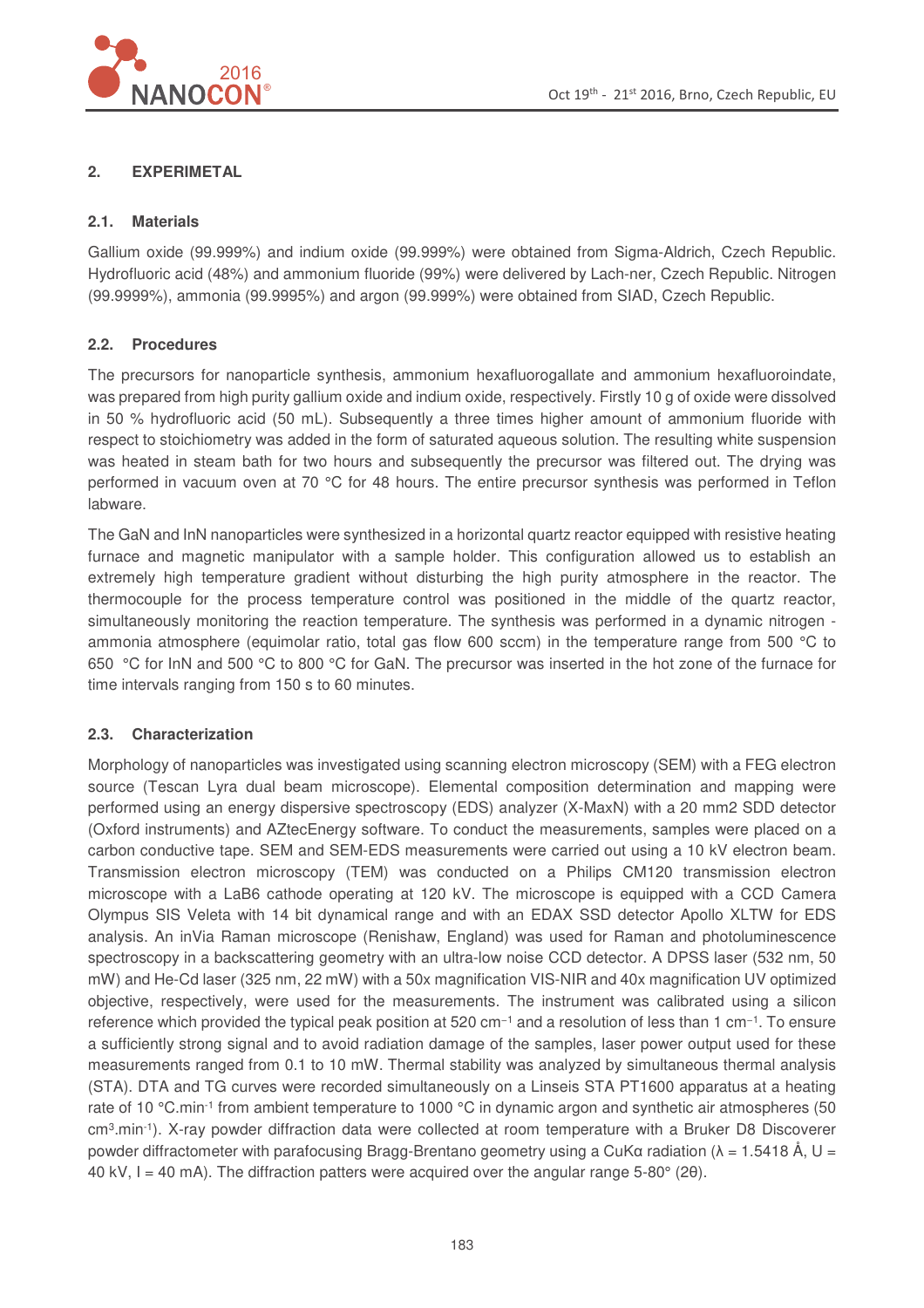

#### **3. RESULTS AND DISCUSSION**

#### **3.1. Gallium nitride nanoparticles**

The morphology of gallium nitride nanoparticles was observed by SEM which revealed a platelet character with a twinning of crystals. The results show extremely rapid formation of GaN at elevated temperatures. The nanoplatelets have a hexagonal profile with a thickness below 100 nm. The crystal morphology is strongly dependent on the synthesis temperature and for lower temperatures a skeletal habitus of nanoplatelets is often observed. On the other hand, well developed crystals of high purity are formed at 800 °C. The resulting purity is discussed in the following paragraphs. The morphology of GaN nanoparticles is shown in **Figure 1**.



**Figure 1** The morphology of GaN nanoparticles synthesized at 600 °C for 150 s (A), at 700 °C for 150 s (B) and at 800 °C for 150 s

The X-ray diffraction was used to probe of the phase purity of the synthesized materials and a possible presence of unreacted precursors or reaction intermediates. The results show a successful synthesis of GaN by rapid thermal annealing of ammonium hexafluorogallate at 800 °C in 150 second. For the lower temperatures the presence of reaction intermediate, gallium fluoride, was observed. Especially the significant amount of GaF3 was observed at 600 °C. No significant differences in the nanoparticles structure and no indication of decomposition (e.g. To metallic Ga) were observed for longer annealing times at 800 °C. The results of X-ray diffraction are shown on **Figure 2a**. However, despite no significant differences observed by by X-ray diffraction the photoluminescence and Raman spectroscopy show a notable suppression of defect concentration. The GaN nanoplatelets synthesized at 800 °C for 150 s shows only very week luminescence around 380 nm in comparison with the sample synthesized for 20 minutes. This suggests a substantial improvement of the crystallininty and reduction of defect and dislocation concentration. The photoluminescence maxima correspond to the 3.26 eV which is significantly lower in comparison with epitaxial GaN layers (3.44 eV). This originates from the presence of impurities and defects which strongly influencing the band-gap structure due to the formation of shallow levels. This is also supported by a large broadening of the observed photoluminescence peak. The results of photoluminescence measurements are shown on **Figure 2b.** Raman spectroscopy is also highly sensitive towards the defects and impurities present in the structure. The Raman spectra are dominated by a vibration band at 555 cm<sup>-1</sup> originating from  $E_2(high)$  and  $E_1(TO)$  phonon modes. The shift towards lower wavenumbers compared to single crystal materials originates from defects in the structure. In addition, vibration modes at 250 cm<sup>-1</sup>, 300 cm<sup>-1</sup>, 410 cm<sup>-1</sup> and 706 cm<sup>-1</sup> are observed. The vibration modes observed at 250 cm<sup>-1</sup>, 300 cm<sup>-1</sup> and 410 cm<sup>-1</sup> originate from the defects like nitrogen and gallium vacancies within GaN nanoplatelets. The vibration band at 706 cm-1 is formed by a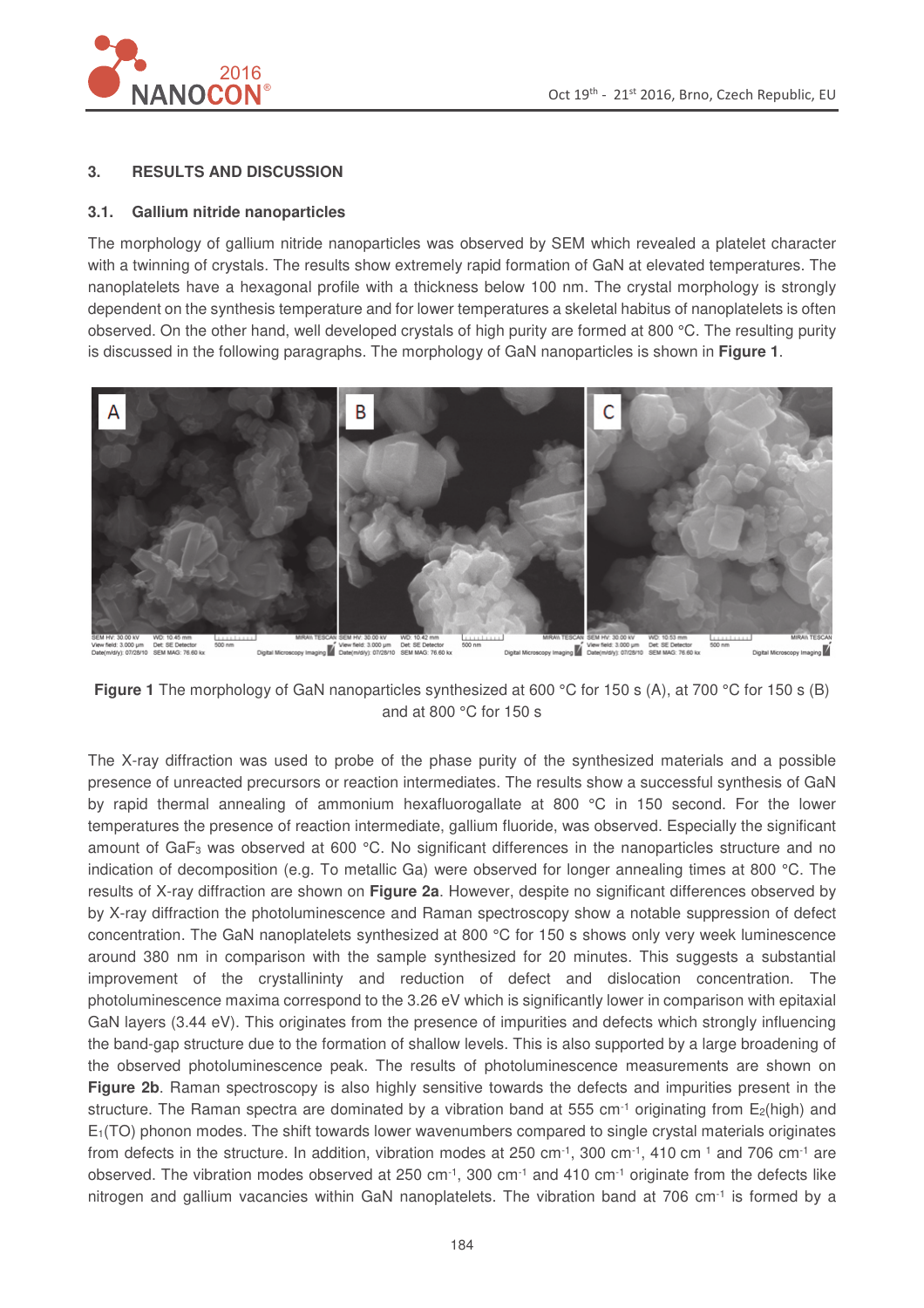

superposition of defects related vibration band with A<sub>1</sub>(LO) phonon mode of GaN. The Raman spectra of samples synthesized at 800 °C for 150 second and 20 minutes are compared on **Figure 2c**. The presence of vacancies was further proved by measurements of magnetization curves at room temperature and at 4.5 K. At room temperature only pure diamagnetic behavior is observed, however at helium temperatures is observed paramagnetic component with a magnetization of 15.5 emu.mol-1 was identified. The observed paramagnetic behaviour results from high concentration of defects like nitrogen vacancies whose presence was also proofed by Raman spectroscopy. The magnetization curves of GaN nanoparticles synthesized at 800 °C for 20 minutes are shown on **Figure 2d**.



**Figure 2** The X-ray diffraction pattern of GaN nanoparticles synthesized at various temperatures and synthesis time (A), micro-photoluminescence spectra of GaN nanoparticles synthesized at 800 °C (B) and its Raman spectra (C) and magnetization curves of GaN nanoparticles synthesized at 800 °C for 20 minutes

#### **3.2. Indium nitride nanoparticles**

Indium nitride nanoparticles exhibit platelet morphology with hexagonal shape similar to gallium nitride. However, as clearly seen from the SEM images shown in **Figure 3**, a more defected structure is observed. The individual platelet particles undergo agglomeration, especially for longer synthesis time. The skeletal growth of nanodiscs is observed due to the etching of InN by reaction byproduct, hydrofluoric acid. This is clearly visible for particles synthesized longer time periods.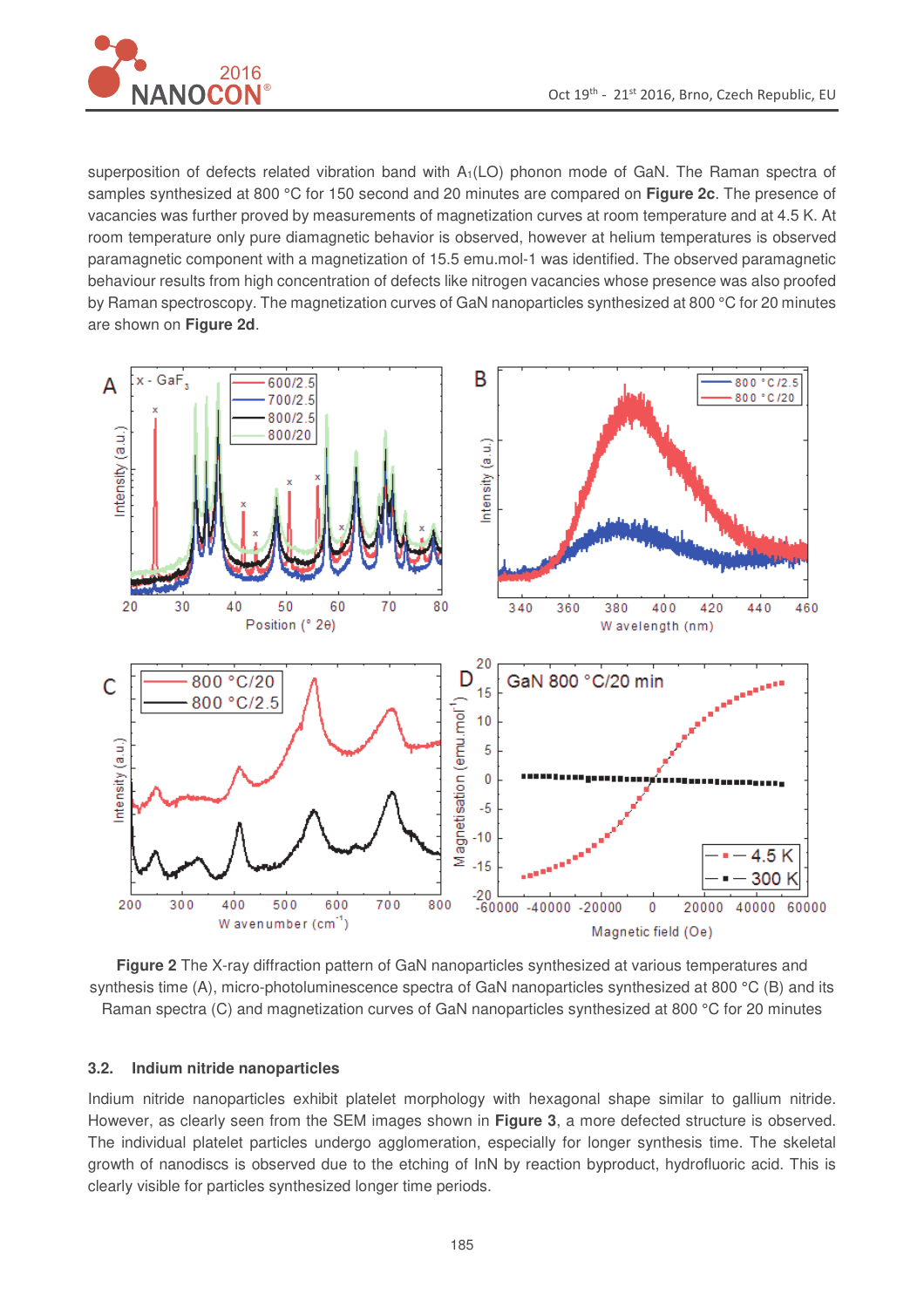



**Figure 3** The morphology of InN nanoparticles synthesized at 600 °C for 30 minutes (A) and 60 minutes (B)

The morphology of InN nanoparticles was further investigated by transmission electron microscopy (see **Figure 4**). All observed nanoparticles exhibit wurtzite structure (P63/mmc symmetry) which was proved by selective area electron diffraction from individual nanoparticles. Visible dark lines inside the nanoparticles indicate the presence of dislocations whose presence was further documented by Raman spectroscopy. Also the surface etching observed by SEM microscopy on nanoparticles synthesized for 60 minutes is clearly visible (**Figure 4c**). The elemental purity was checked by EDS showing the presence of indium together with nitrogen as well as contaminating elements like oxygen and carbon originating from TEM grid.



**Figure 4** The TEM images of InN nanoparticles synthesized at 600 °C for 60 minutes (A) with corresponding diffraction image (B) and visible surface etching of nanoparticles (C). The InN nanoparticles synthesized for 30 minutes (D) with corresponding SAED image (E) and agglomerate of individual nanoparticles (F)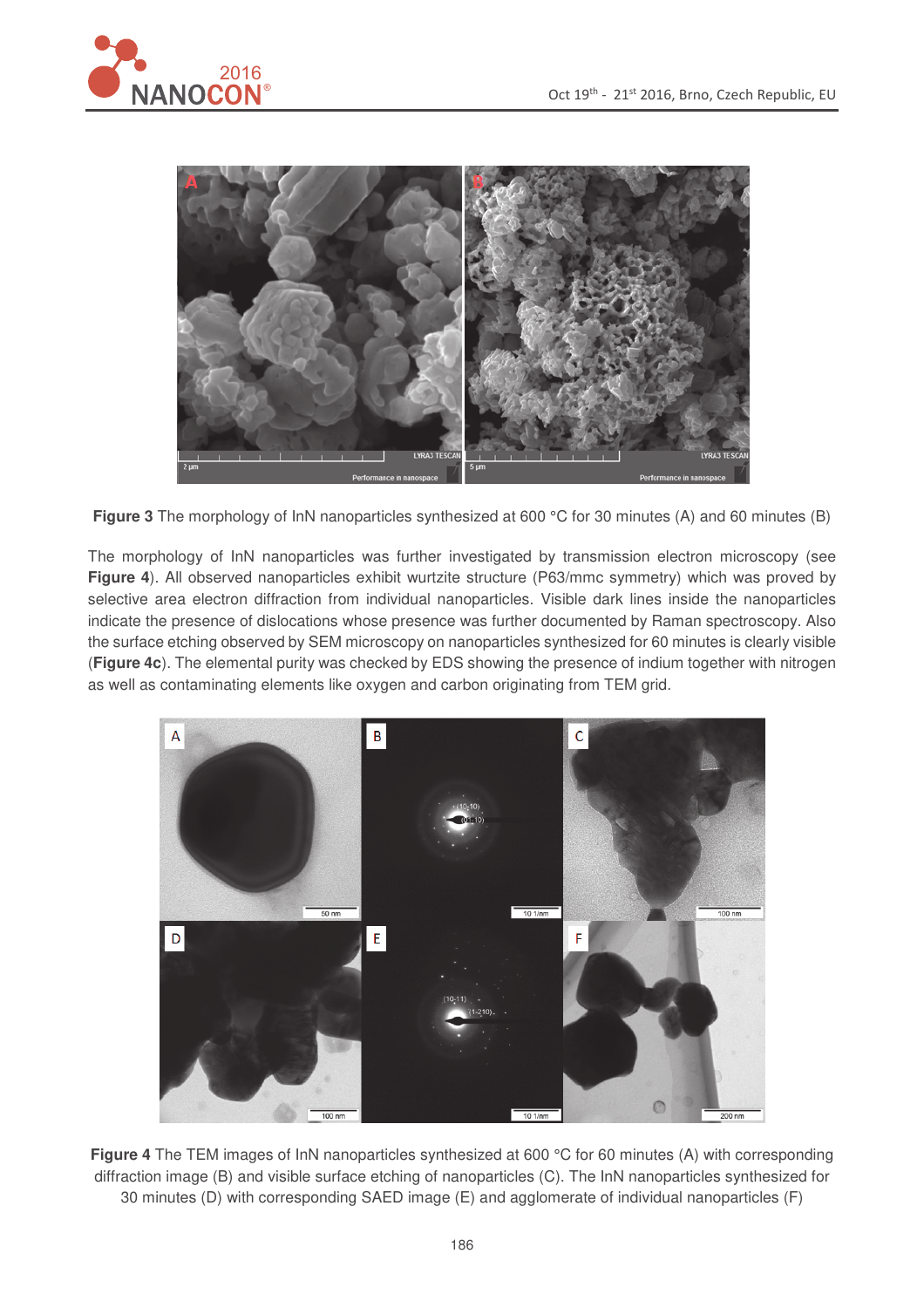

The structural characterization shows a strong dependence of phase purity on the synthesis temperature. At temperatures exceeding 600 °C formation of metallic indium due to thermal decomposition is observed. On the other hand, a mixture of indium fluoride-oxide and indium oxide was identified for lower synthesis temperatures. The presence of oxygen which led to a formation of oxides originates from traces of humidity present in InN. The X-ray diffraction patterns are shown on **Figure 5**. The Raman spectroscopy shows significant differences in comparison with high quality epitaxial layers of InN. Apart from the phonon modes originating from wurtzite structure of InN ( $B_1$ ,  $A_1(TO)$ ,  $E_1(TO)$ ,  $E_2(high)$  and  $A_1(LO)$  an intensive phonon band around 310 cm-1 was observed which is associated with defects like nitrogen vacancies.



**Figure 5** The X-ray diffraction patterns of InN nanoparticles prepared at 500 °C (A), 550 °C (B) and 600 °C (C)

# **4. CONCLUSION**

The rapid thermal annealing of complex indium and gallium fluoride can be effectively applied for the synthesis of GaN and InN based nanostructures. Due to the hexagonal structure of A<sup>III</sup> nitrides these materials crystallize in the form of hexagonal nanoplates. The morphology is strongly influenced by synthesis conditions, in particular by temperature and time of the synthesis. The formation of GaN was observed within the periods of time below 5 minutes at 800 °C. The rapid synthesis led to the formation of defects like nitrogen and gallium vacancies, which were proved by Raman spectroscopy and magnetic measurements. The reduction of defects concentration can be achieved by extending the time of synthesis without any significant increase of particle size. The synthesis of InN nanoparticles by ammonolysis of complex fluoride precursor has a very narrow temperature region resulting in formation of pure indium nitride with optimal temperature about 600 °C. The synthesis at higher temperatures led to the decomposition of InN, while at lower temperatures incomplete decomposition of precursor was observed. A high concentration of defects and etching of nanoparticles surface was observed by SEM and TEM.

#### **ACKNOWLEDGEMENTS**

**This work was supported by Czech Science Foundation (GACR No.13-20507S) and by specific university research (MSMT No 20-SVV/2016).** 

#### **REFERENCES**

- [1] DAVIS, R. F., III-V nitrides for electronic and optoelectronic applications. Proceedings of the IEEE 1991, 79 (5), 702-712.
- [2] MORKOC, H.; STRITE, S.; GAO, G.; LIN, M.; SVERDLOV, B.; BURNS, M., Large-band-gap SiC, III-V nitride, and II-VI ZnSe-based semiconductor device technologies. Journal of Applied Physics 1994, 76 (3), 1363-1398.